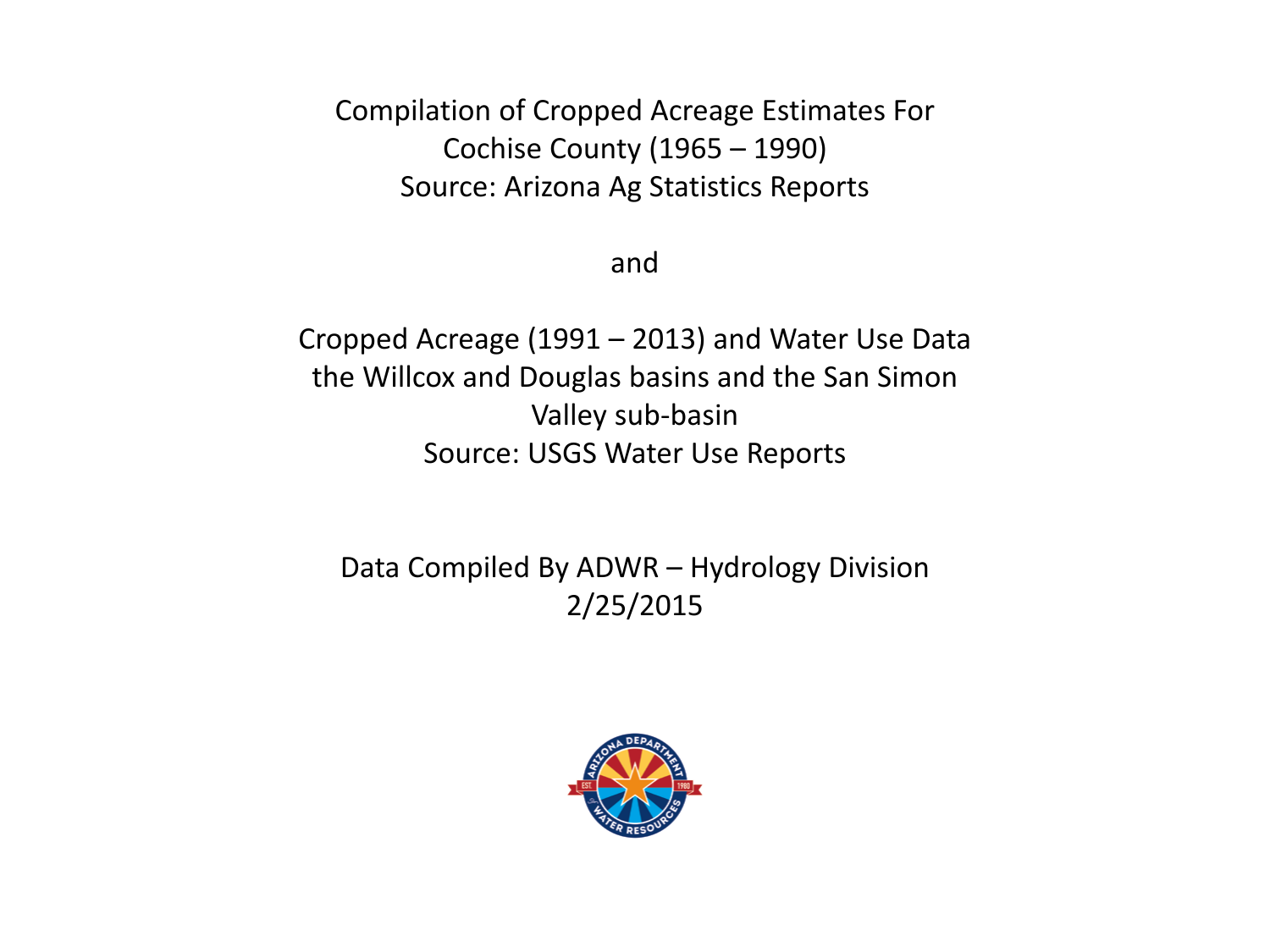

Data Source: Arizona Agricultural Statistics Reports 1965 - 1991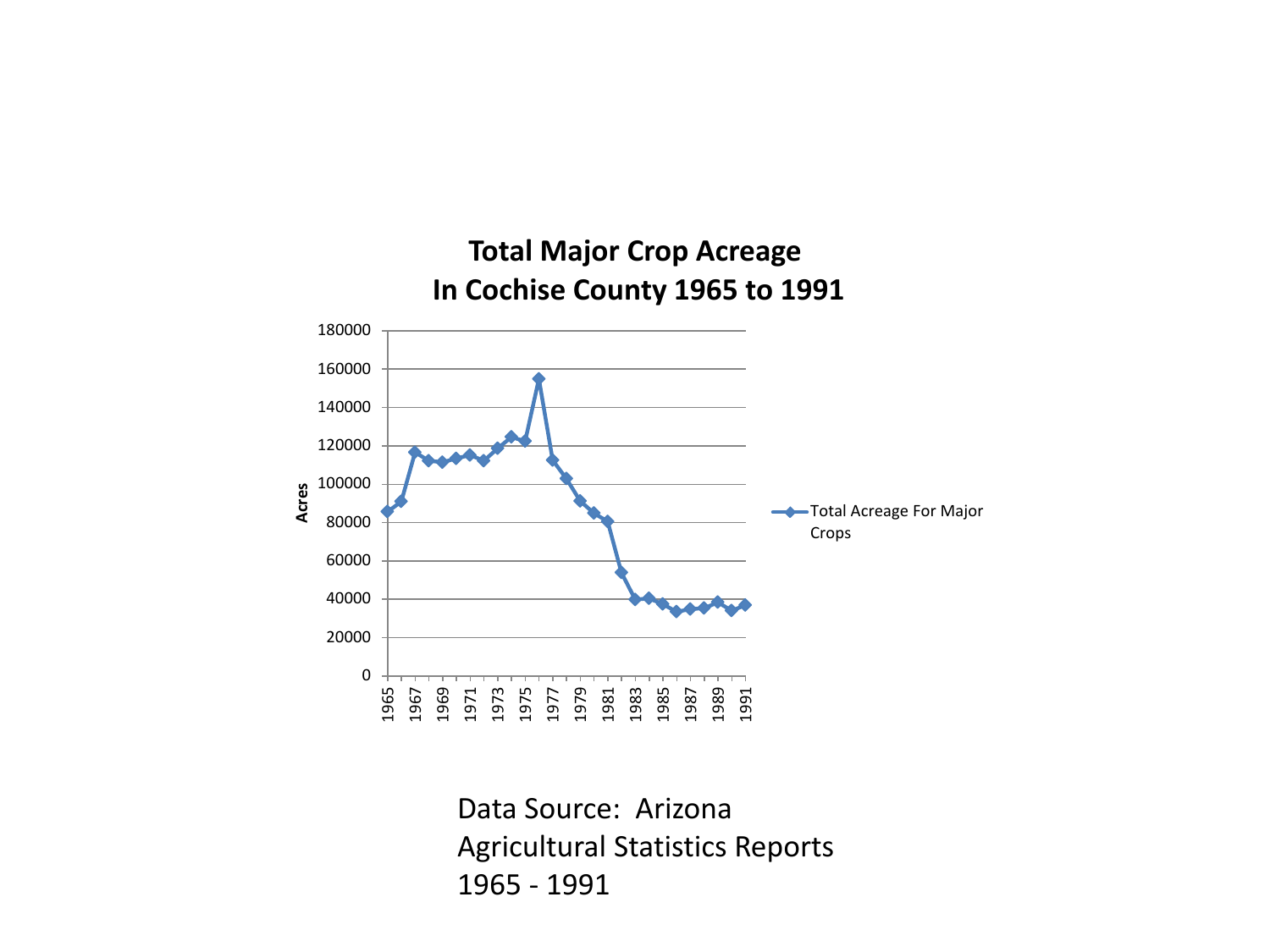

## **Total Estimated Groundwater Withdrawals In The Douglas and Willcox Basins and the San Simon Sub-Basin 1915 to 1913**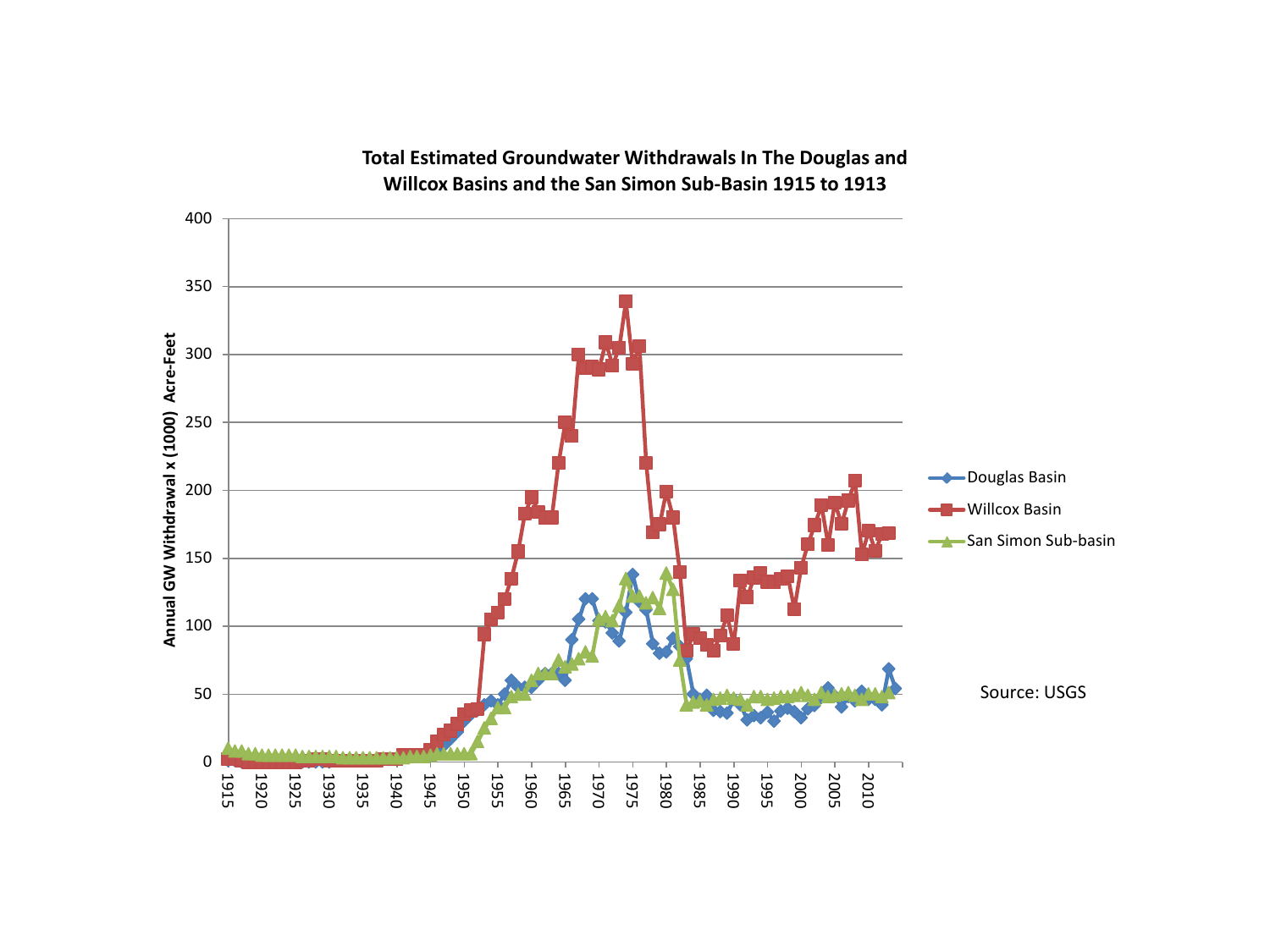

**Estimated Municipal, Electric Power and Mining Groundwater Withdrawals In Douglas and Willcox Basins 1991 - 2013**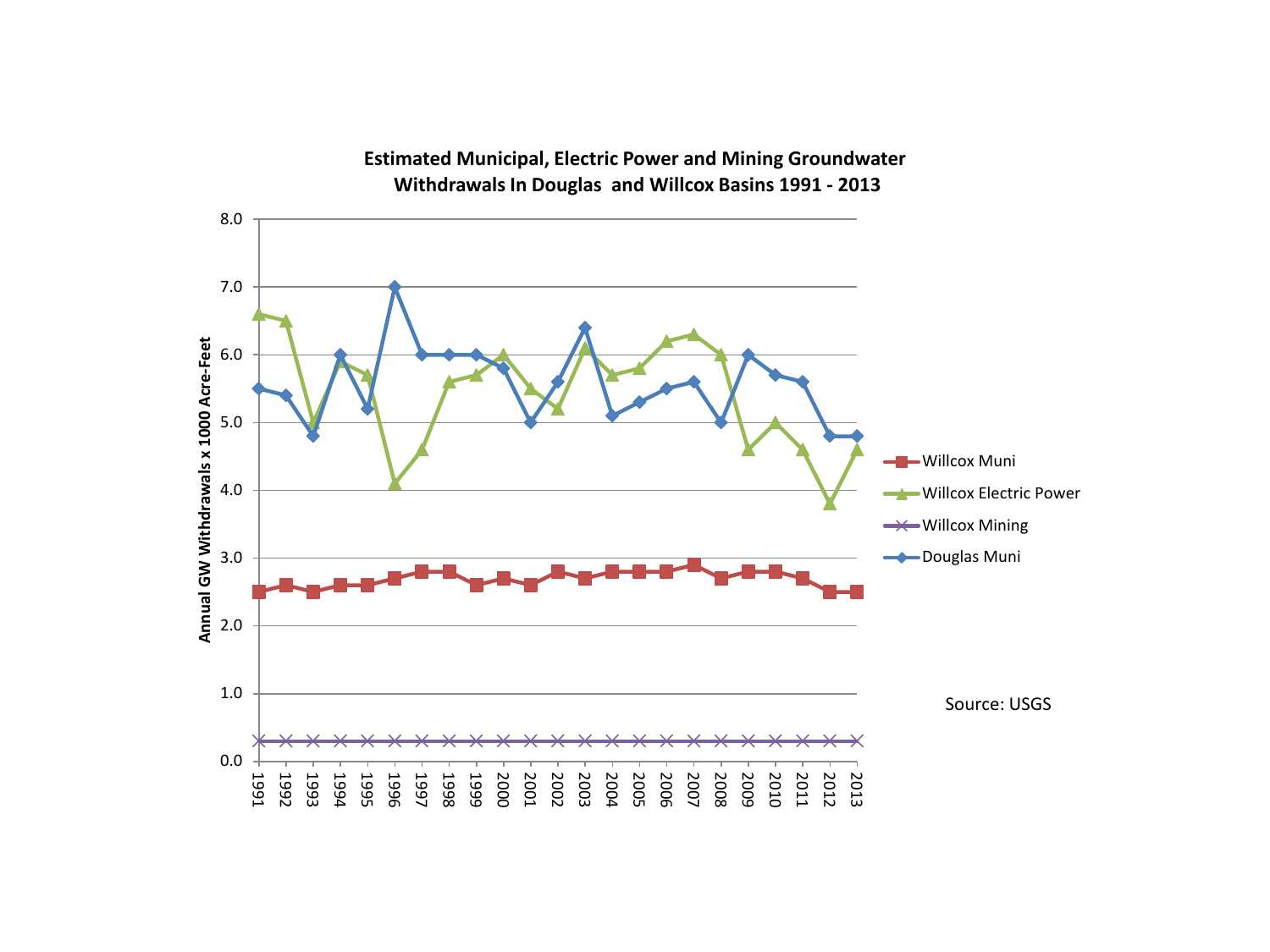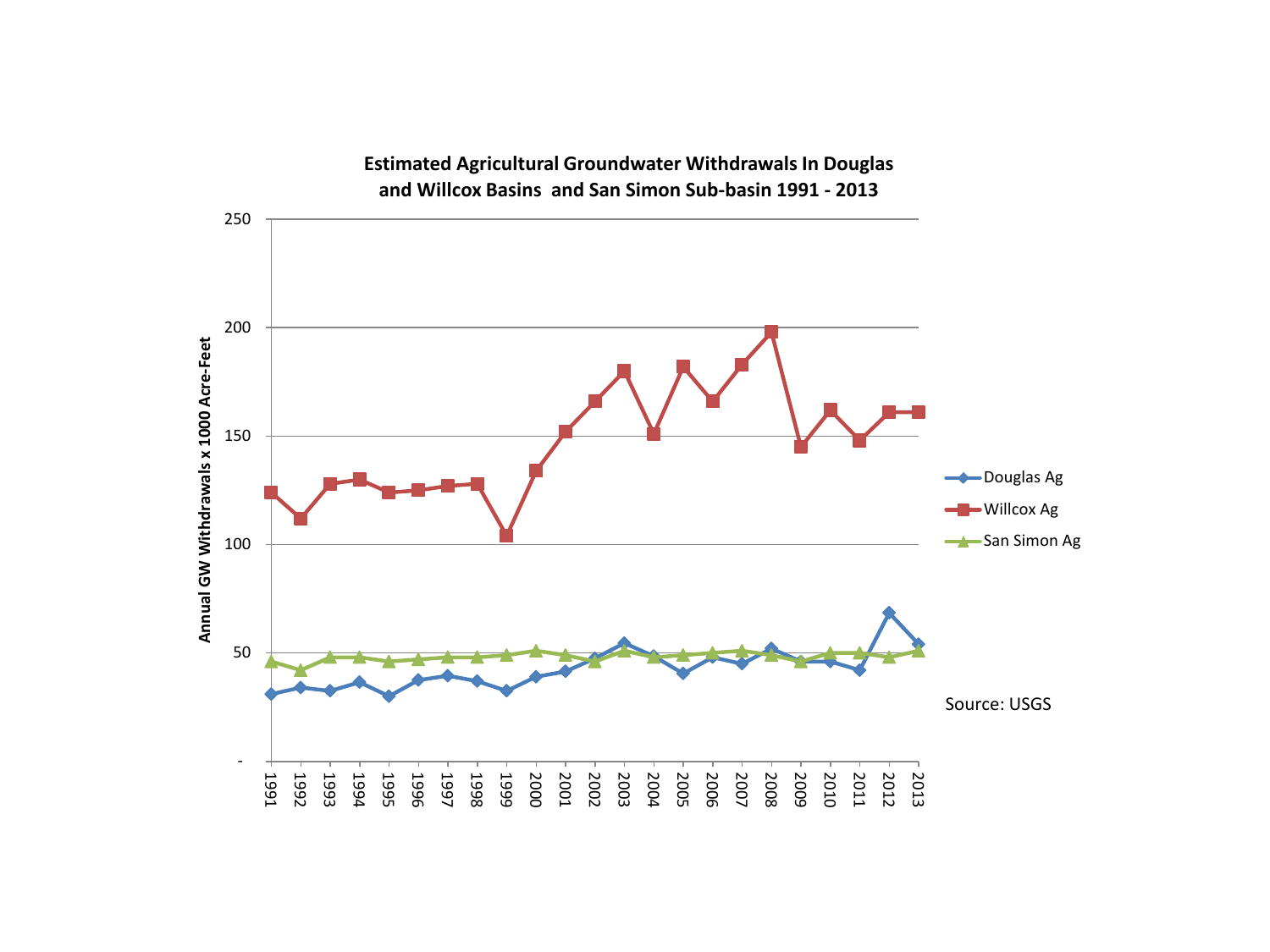

## **Total AG Groundwater Withdrawals In Willcox and Douglas Basins and San Simon Subbasin 1915 to 2013 and Total Cropped Acres In Cochise County 1965 to 1991**